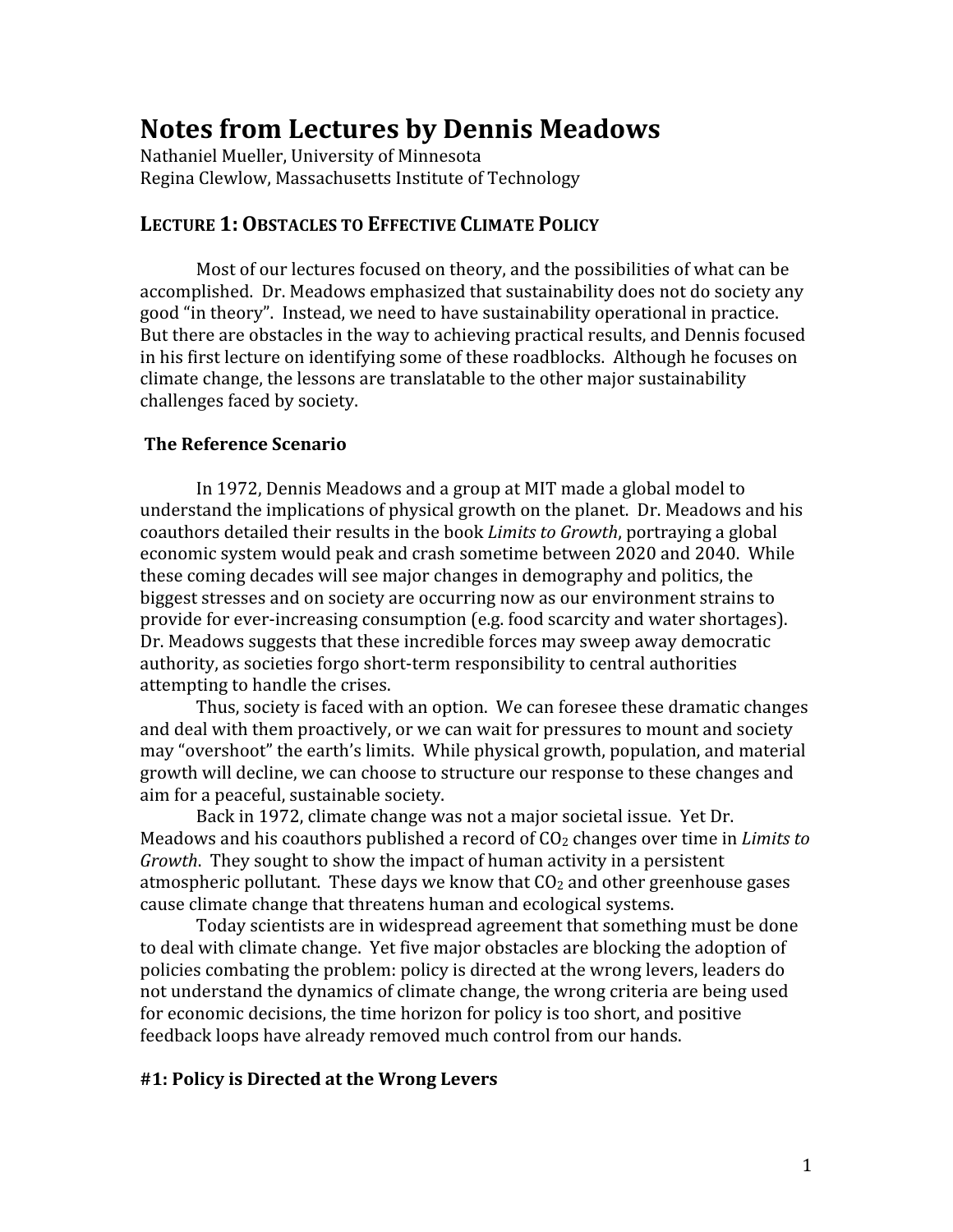The  $CO<sub>2</sub>$  emissions from society can be summarized as follows:



Traditional
technologies
have
focused
simply
on
the
energy
required
per
capital unit
(efficiency
measures)
and
the
fraction
of
energy
from
fossil
fuels
(renewable energy).

Yet
demography
(number
of
people)
and
the
units
of
capital
per
person (cultural
norms
and
living
standards)
are
also
out
of
balance.

Population
continues to rapidly grow: when *Limits to Growth* was first published, the population of the earth was 3 billion people. Today we have 6 billion people, and stabilizing at 8 billion is likely a fantasy. Even if we focus all of our efforts bringing the fraction of fossil fuels to zero, we would still have many other major environmental problems to confront. This can be seen clearly in work looking at human society's ecological impact;
already
society
would
need
nearly
an
earth
and
a
half
upon
which
to support our current level of consumption! Thus, until we deal with population and lifestyle changes, we cannot deal with global climate change in a holistic manner.

#### **#2:
Leaders
Do
Not
Understand
the
Dynamics
of
Climate
Change**

In the climate system, there is a fundamental disconnect between major policy tools and the concern about climate change impacts. Society's main policy levers operate to stop or slow greenhouse gas emissions. Yet we are concerned about
the
impacts
on
geophysical
variables:
ice
cover,
species
diversity,
agricultural productivity, etc. Society tends to take environmental policy actions when negative effects
arise
in
the
geophysical
variables
of
concern.

Yet
in
the
climate
system,
by the
time
we
see
changes
it
may
be
too
late
to
prevent
major
catastrophes.

Dr. Meadows related the climate system to a bathtub. If the incoming flow of water is equal to the flow of water heading down the drain, the system reaches equilibrium. Even when one decides that it would be a good idea to turn off the flow of
incoming
water,
the
water
level
still
will
increase
quite
a
lot
while
one
turns
off the faucet. In terms of climate, this phenomenon is the same:  $CO<sub>2</sub>$  concentrations in the
atmosphere
will
continue
to
increase
for
an
extended
period
(perhaps centuries) even after *the rate* of CO<sub>2</sub> emissions start to decline.

Thus, climate change is unique in that we must choose major change before we see devastating impacts if we wish to avoid catastrophe. Leaders do not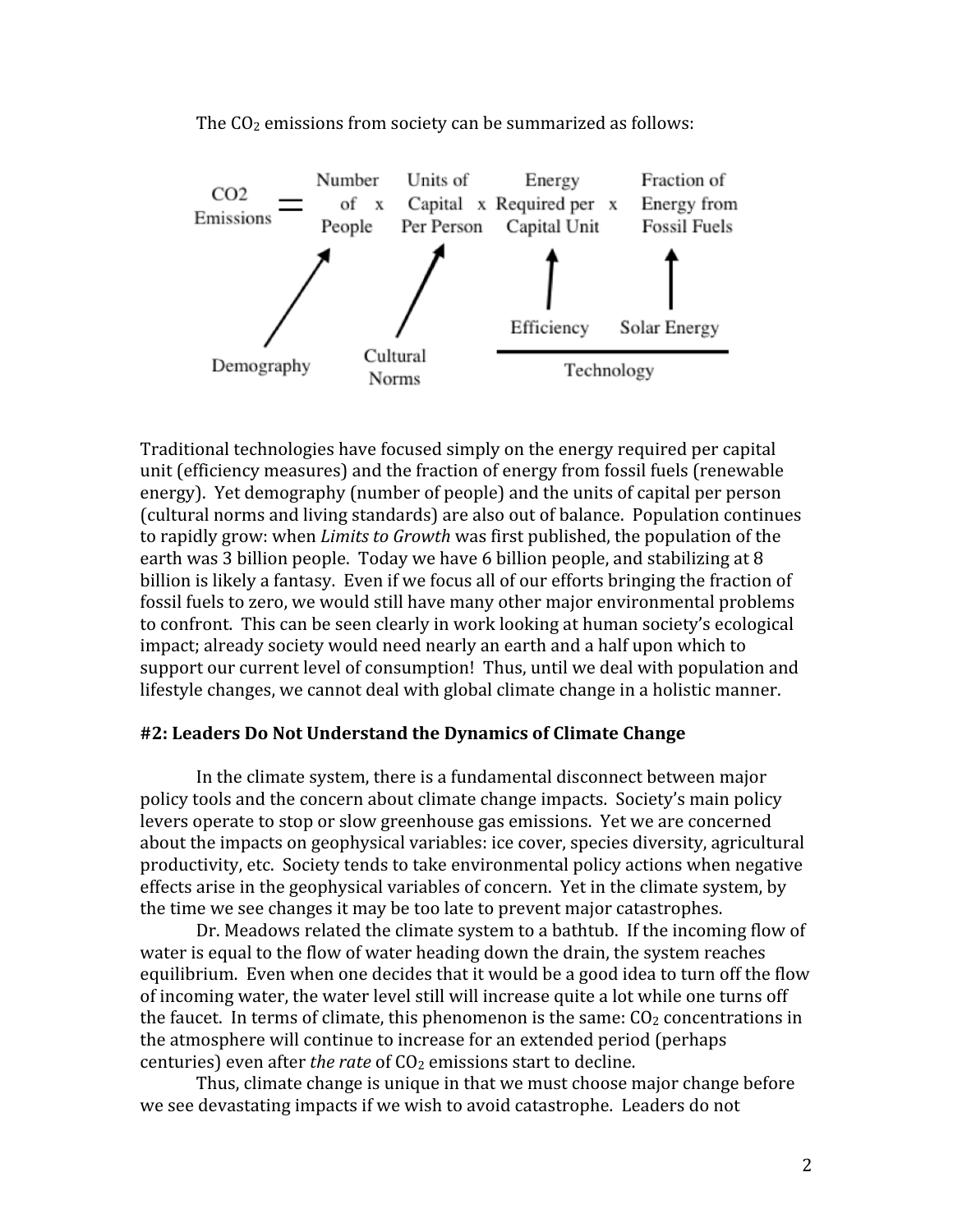understand
this
phenomenon,
and
scientists
must
do
their
best
to
be
effective educators.

# **#3:
The
Wrong
Criteria
are
Being
Used**

The view of the economic community towards climate change was radically altered
when
Sir
Nicholas
Stern
came
out
with
his
report
on
the
issue
for
the
British Government.

Stern
advocated
prompt
action
because
the
costs
of
tackling
climate change
were
far
outweighed
by
the
costs
of
inaction.

The
main
reason
why
Stern arrived
at
this
result,
as
we
discussed
with
Partha
Dasgupta,
is
because
he
utilized
a far lower discount rate (the rate at which future benefits are discounted relative to present‐day
costs)
than
the
studies
of
some
other
economists,
including
William Nordhaus at Yale. Now a lively debate has emerged in the climate change economics literature attempting to discover the proper discount rate to utilize for the climate issue.

Dr. Meadows argued that discount rates are ill-suited for use in decisionmaking
about
climate
policy
because
they
are
based
on
the
following
assumptions:

- All consequences of an action are known.
- All the consequences of an action can be expressed in monetary units.
- Those who decide the discount rate are those who are most affected by the consequences
of
climate
policy.
- Maximizing
present
financial
benefits
is
the
goal
of
society.
- The bad results of current mistakes can be corrected by paying some monetary
cost
in
the
future.

In the case of climate change, every one of these assumptions is false. Thus, discussion what the proper discount rate to use is the wrong debate; as soon as we do
that,
we
have
conceded
that
discount
rates
should
be
utilized
in
the
first
place. Many other decision-making tools could be utilized instead of discount rates. For example, we may choose to appoint a council to represent the interests of future generations
or
we
may
follow
the
precautionary
principle
(in
the
words
of
Dr. Meadows,
"Don't
gamble
if
you
can't
afford
it.").

# **#4:
The
Time
Horizon
is
Too
Short**

In
the
case
of
a
simple
problem,
actions
can
be
taken
and
then
evaluated
to see
whether
the
actions
are
achieving
the
desired
results.

In
more
complex problems, sometimes the path to solving a problem may make the problem look worse at the evaluation point. Climate change is one such problem: our path to solving the crisis will incur some costs to society while we still must endure the challenge
of
the
climate
change
we
have
already
created.

Lengthening the time-horizon of evaluation could help deal with these complex
environmental
challenges.

For
example,
the
Australian
environmental office
is
politically
independent,
so
that
they
may
deal
with
these
environmental challenges in a length of time longer than a political cycle. In Hungary, a committee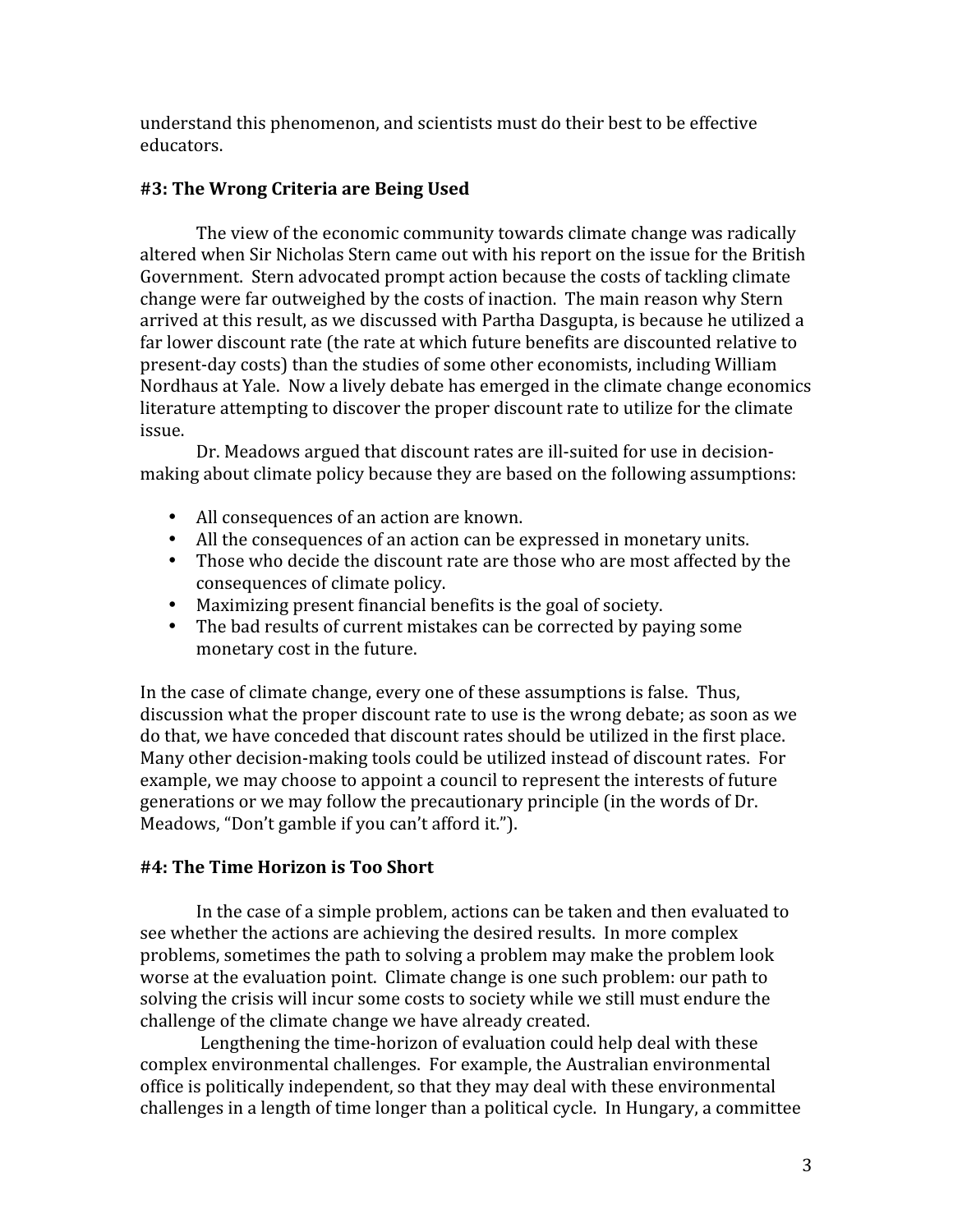has been formed to represent the interests of future generations in the political process. Ideally, such actions could help lengthen the time horizon for evaluation of environmental
policies.

# **#5:
Positive
Feedback
Loops
Have
Taken
Control
of
the
Climate
Out
of
Our Hands**

Positive feedback loops in the climate system are already wresting control of climate
from
human
hands.

To
begin
with,
changes
in
the
climate
system
were driven
by
increasing
amounts
of
anthropogenic
greenhouse
gases.

Now,
positive feedback
loops
may
be
taking
control:
melting
arctic
sea
ice
increases
surface albedo,
melting
permafrost
releases
methane
stores,
melting
ice
sheets
may positively
amplify
ice
stream
flow
(Note:
lectures
from
Dr.
Schellnhuber
and
Dr. England
suggest
that
these
dangerous
positive
feedback
mechanisms
will
likely happen with an increase of global mean temperature more than 2°C).

Positive
feedback
loops
can
be
very
surprising
and
very
powerful.

Dr. Meadows illustrated this point by folding a cloth in half, then in half again. The cloth was now considerably thicker than it was before, but the change was not dramatic. Yet if Dr. Meadows could fold the cloth in half 28 more times, suddenly it would be capable
of
stretching
between
Boston
and
Frankfurt.

Looking
at
a
graph
of
cloth folds and the distance that the cloth could extend, we see a dramatic inflection point were distances skyrocket. Yet nothing changes at the inflection point, it is just the simple
result
of
a
positive
feedback
loop.

# **What
Can
Be
Done?**

With these challenges obstructing leaders from crafting effective climate policy,
what
can
researchers
and
citizens
do?

- Educating leaders is of primary importance: the more leaders know, the more
likely
society
will
head
in
a
good
direction.
- We must work to establish consensus in our society, so we must educate and have conversations about sustainability in within our own communities.
- Dr. Meadows stressed that actions speak louder than words educating others
is
much
more
effective
when
we
are
making
attempts
to
live
our
own life
in
a
sustainable
manner.
- Give up any idea that the trajectory of the world will be a catastrophe or a utopia; we will end up somewhere in between. Instead, know that one can influence
this
trajectory
through
action
and
education.
- Block out time for yourself and your family; getting burnt out will only hurt you
and
prevent
you
from
tackling
the
big
issues.

# **LECTURE
2: GAMES
AND
LESSONS
FOR
SUSTAINABILITY**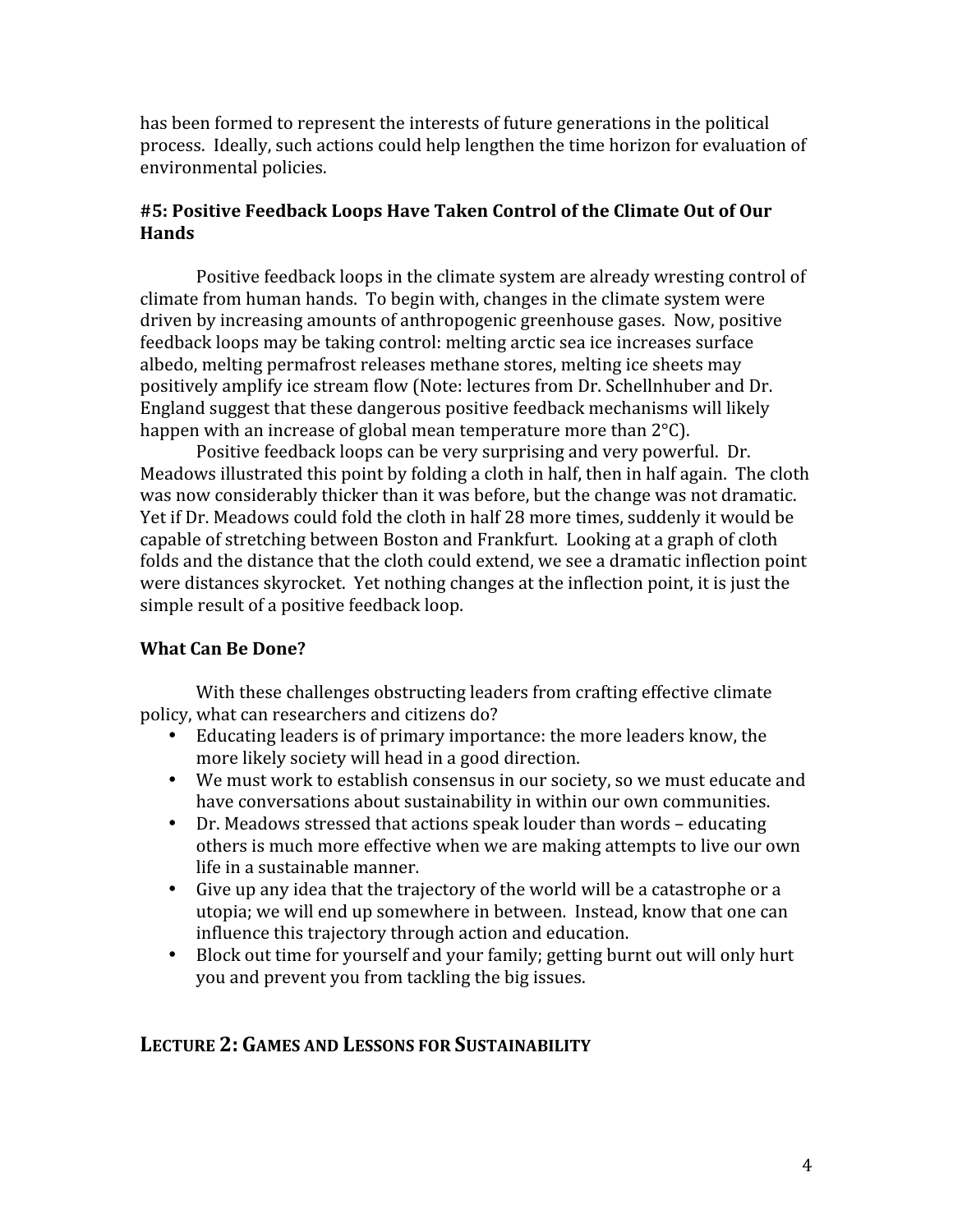Dr.
Meadows
has
developed
a
number
of
educational
games
that
are designed to help people gain a deeper understanding about natural resource management,
financial
markets,
and
other
complex
systems.

In
his
second
lecture, Meadows provided an overview of the use of games in learning, as well as a detailed look
at
his *Fish
Banks,
Ltd.* game.

# **Use
of
Games
in
Learning**

Although learning games may seem random, there is a discipline to creating a game
that
conveys
insight.

The
following
are
nine
steps
to
develop
an
effective interactive,
educational
process.

# *Step
1:
Frame
it.*

The first step is to create context for the game. Every game is based on a model, and every model is a simplification of reality. One should also keep in mind that much of the learning that occurs through a game comes from what the people who participate bring to the table.

# *Step
2:
Play
the
game.*

Games
can
take
minutes,
hours,
or
even
days
to
play.

One
occupational hazard of gaming is for the game to consume so much time that it squeezes out learning. If you are trying to facilitate learning, you must ensure to leave enough time
to
debrief
after
playing
a
game.

# *Step
3:
Discuss
the
game.*

After
the
game,
ask
participants
to
reflect
on
the
following
questions:

- What actually happened in game?
- What were some of the surprises and mistakes in the game?
- How did people feel during the game?
- What were the emergent phenomena of the game?

#### *Step
4:
Identify
whether
or
not
phenomena
from
game
also
occur
in
real
life.*

Is what happens in real life similar to what occurs in the game? If the phenomena from the game do not translate into real life, then there is little value in the
game.

# *Step
5:
Identify
why
the
phenomena
happened.*

Ask
participants
to
reflect
on
the
following
questions:

- Why did the phenomena occur in the game?
- Were there structural features of the game or the rules that caused the phenomena
to
occur?

Do
these
analogues
of
these
features
exist
in
real
life?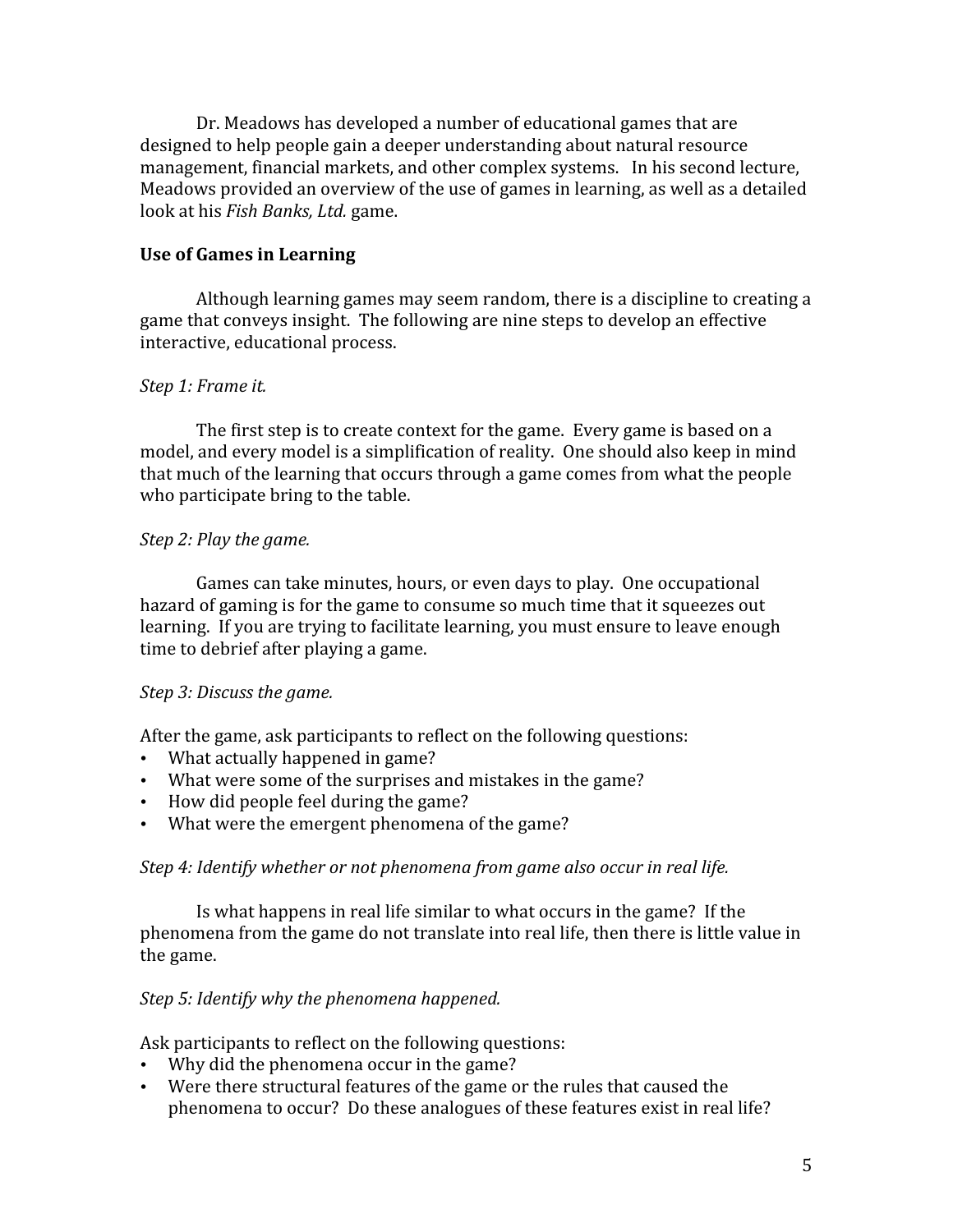• Can you map the learning lessons to real life?

# *Step
6:
How
could
you
change
the
game?*

Reflect
on
how
one
could
change
the
game
to
realize
a
better
outcome.

Could you
change
the
rules,
structural
features
to
create
a
better
end
result?

# *Step
7:
Do
the
changes
have
counterparts
in
real
life?*

Just
as
you
might
be
able
to
change
the
rules
or
structure
of
the
game
to create
a
better
outcome,
do
those
changes
have
parallels
in
real
life?

Could
one nudge
"real
life"
towards
a
better
outcome?

# *Step
8:
Get
people
to
commit
to
making
those
changes.*

In order to affect change in real life, secure the commitment of people to implement
changes
that
can
produce
better
options
in
the
real
world.

#### Note: I couldn't find a Step 9 *anywhere* among my notes or anyone elses!

Games can be used to engage people who are in positions to lead business or public
policy.

They
can
be
used
to
educate
and
intervene.

However,
to
affect political
change,
one
must
have
a
mechanism
for
gaining
commitment
from decision-makers to change the structure and rules of the real world.

# **Fish
Banks,
Ltd.
and
Natural
Resource
Depletion**

#### *Fish
Banks,
Ltd.
Overview*

Fish
Banks,
Ltd.
is
a
game
designed
to
give
participants
insight
into
natural resource management. In the game, a number of teams take part in a simulation where they each represent a principal fishing company. There are two primary fishing areas where the teams may fish, the coastal region and the deep sea, each with population dynamics that have natural birth and death cycles. The teams make two primary decisions in each round: 1) how many ships to build, purchase or sell, and
2)
how
many
ships
to
send
into
the
deep
sea,
coastal
regions,
or
dock
at
the harbor. Each team's goal is to maximize their total assets by the end of the game, after
six
to
ten
cycles
(years).

#### *Typical
Game
Outcomes*

During
the
Fish
Banks
game
simulation
conducted
at
the
SFI
Sustainability Summer
School,
the
game
ended
with
the
teams'
depleting
the
entire
deep
sea
fish stock, and nearly depleting the coastal region population as well. In a typical game, the teams build up their ship fleets, and send as many ships as possible into the fishing areas during each round. At some point, the catch begins to plummet as a result of overfishing in both regions, and it is no longer profitable to send ships out to sea. The teams then typically reduce the number of ships sent into the fishing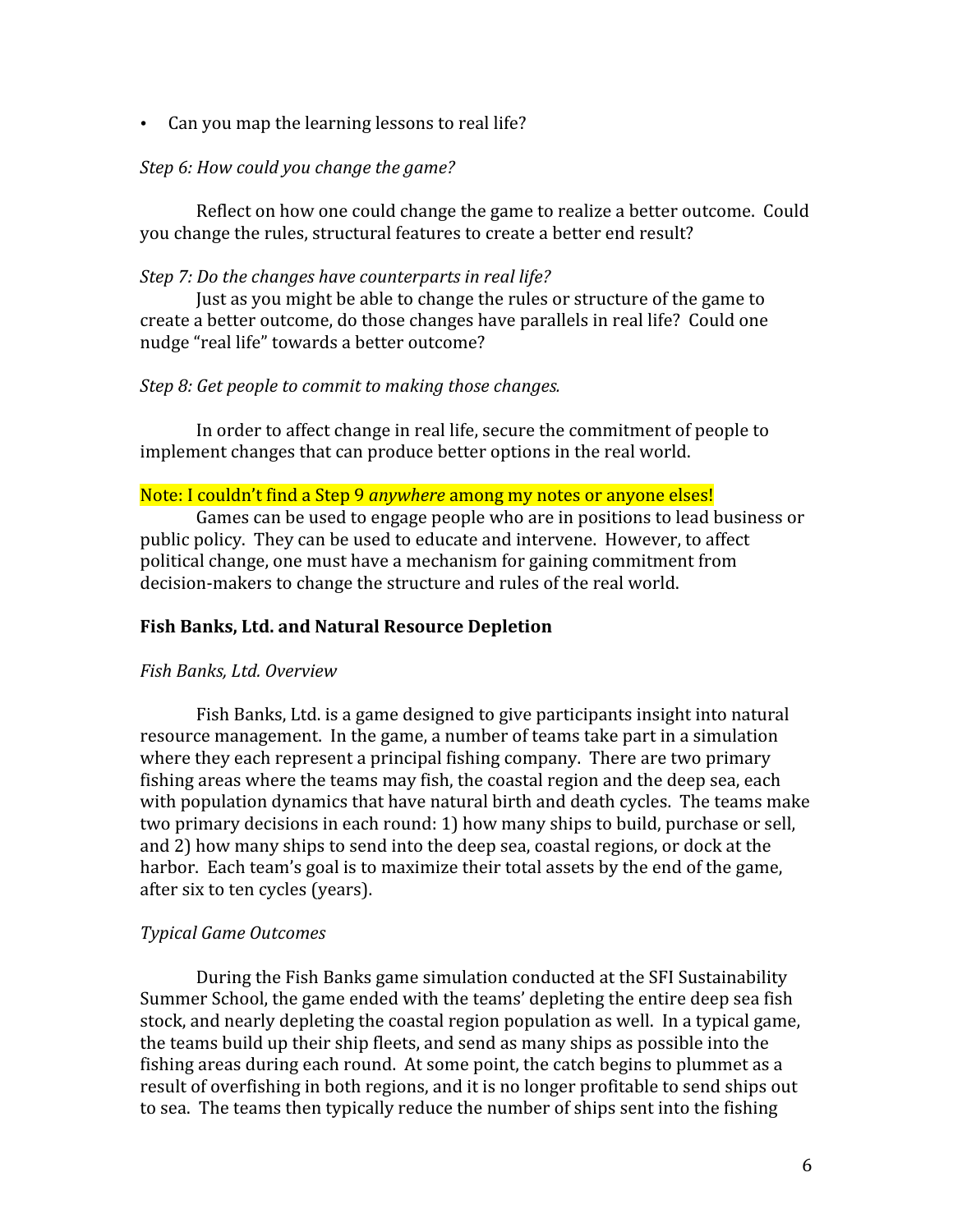areas;
however,
by
then,
the
fish
populations
are
so
devastated
that
they
are
unable to
recover.





In an optimal game in which average team profits are maximized, the teams send out only as many ships as can obtain a profitable catch while maintaining healthy fish populations in the deep sea and coastal regions. In a typical game, where the fish populations are depleted due to overfishing, all team profits on average
are *lower* than
if
the
fish
were
caught
in
a
sustainable
manner.

#### *Analysis
of
the
Fish
Banks
Game
and
Real
Life
Examples*

When the Fish Banks game is played, it is often frantic and hectic, similar to the
real
world.

There
is
little
time
for
the
teams
to
make
decisions,
and
they
make them from round to round with little long-range planning. The game has been played
with
natural
resource
managers,
real
fishermen,
environmental
nonprofit leaders,
and
policymakers,
all
with
similar
results:
a
total
or
near
devastation
of
the fish
populations.

Sadly, what typically happens in the Fish Banks game is happening in global fisheries. Global fish catch has increase by about five times since 1920, and it is estimated
that
75%
of
global
fisheries
are
either
severely
degraded
or
on
the
verge of
collapse.

The
dynamics
of
system
are
such
that
fish
populations
usually
decline dramatically before there is any feedback to the fishing companies to change their course
of
action.

By
using
fishing
technologies
where
harvest
is
linearly
related
to density,
people
can
gain
earlier
feedback.

For
example,
in
Goa,
local
populations using
fishing
boats
would
back
off
from
fishing
as
soon
as
the
density
of
fish
went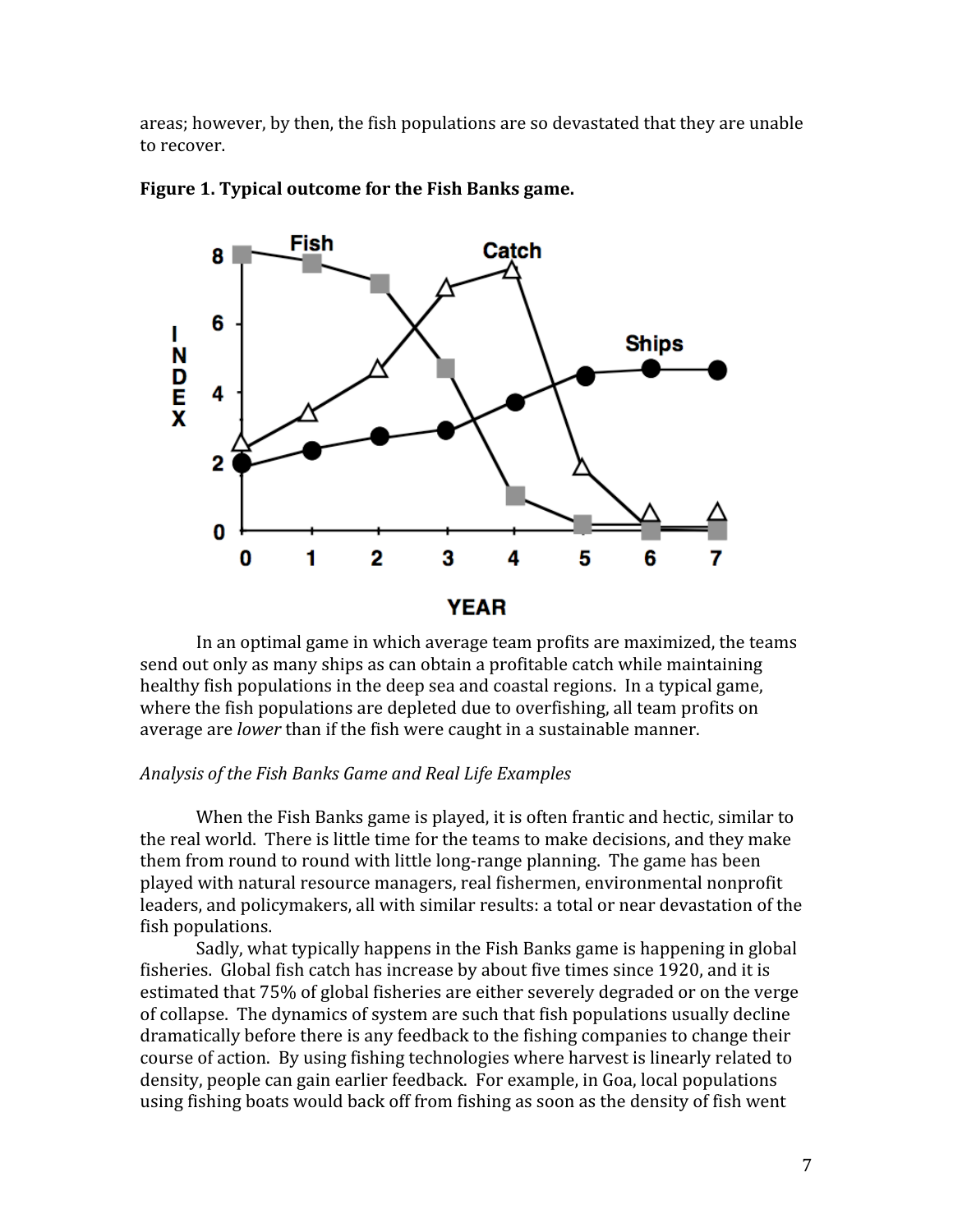down.

When
Norwegian
ships
introduced
"modern"
fishing
boats
with
sonar, overfishing
quickly
occurred,
and
the
fisheries
collapsed.

Dr.
Meadows
suggests
several
strategies
to
avoid
tragedy
of
the
commons within
global
fisheries:

- Partition
the
seas;
- Establish
quotas;
- Farm
fish;
- Move down food chain;
- Change
consumption
preferences;
- Reduce
destruction
and
pollution
of
fisheries;
- Limit ship fleets, technology;
- Develop
better
methods
to
assess
stock;
- Change
social
values
and
economic
incentives.

# *Renewable
Resource
Systems*

In any renewable resource system, there are two primary questions one must ask:

1. What
is
the
sustainable
use
of
the
resource?

For example, in the Fish Banks game, what is the maximum number of fish that can
be
harvested
from
year
to
year
without
devastating
the
fish
population?

In the game, because the catch is deterministic and the regeneration rate is given, it is
possible
to
calculate
how
many
boats
can
be
sent
out
year
after
year
without degenerating
the
fish
stock.

2. How
to
allocate
the
proceeds
to
the
various
players? In the game and in the real world, the allocation of benefits obtained from a common
natural
resource
to
various
competing
groups
must
be
dealt
with.

This challenge
needs
to
be
taken
care
of
explicitly;
if
not,
then
the
classical
situation
of the
tragedy
of
the
commons
is
often
the
outcome.

# **Shifting
Dominance
and
Climate
Change**

One
characteristic
of
complex
systems
is
that
of
"shifting
dominance."

In
a complex
system
comprised
of
various
feedback
loops,
shifting
dominance
occurs when a change emerges from the system through a feedback loop that comes to exhibit dominant behavior. When a shift in dominance is observed in a system, scape-goating can often occur; there is also often a tendency to look for blame outside
system,
when
in
fact
the
problem
actually
lies
within
the
system,
and
has been
present
all
along.

At
the
beginning
of
the
Fish
Banks
game,
when
teams
built
more
ships
and sent
as
many
as
possible
out
to
sea,
the
catch
would
increase,
along
with
profits. However,
the
fish
population
was
soon
unable
to
replenish
itself,
at
which
point sending
the
most
possible
ships
out
to
sea
did
not
result
in
higher
catches
of
fish (nor
profits).

We
also
see
this
phenomenon
within
the
oil
system.

In
the
past,
when